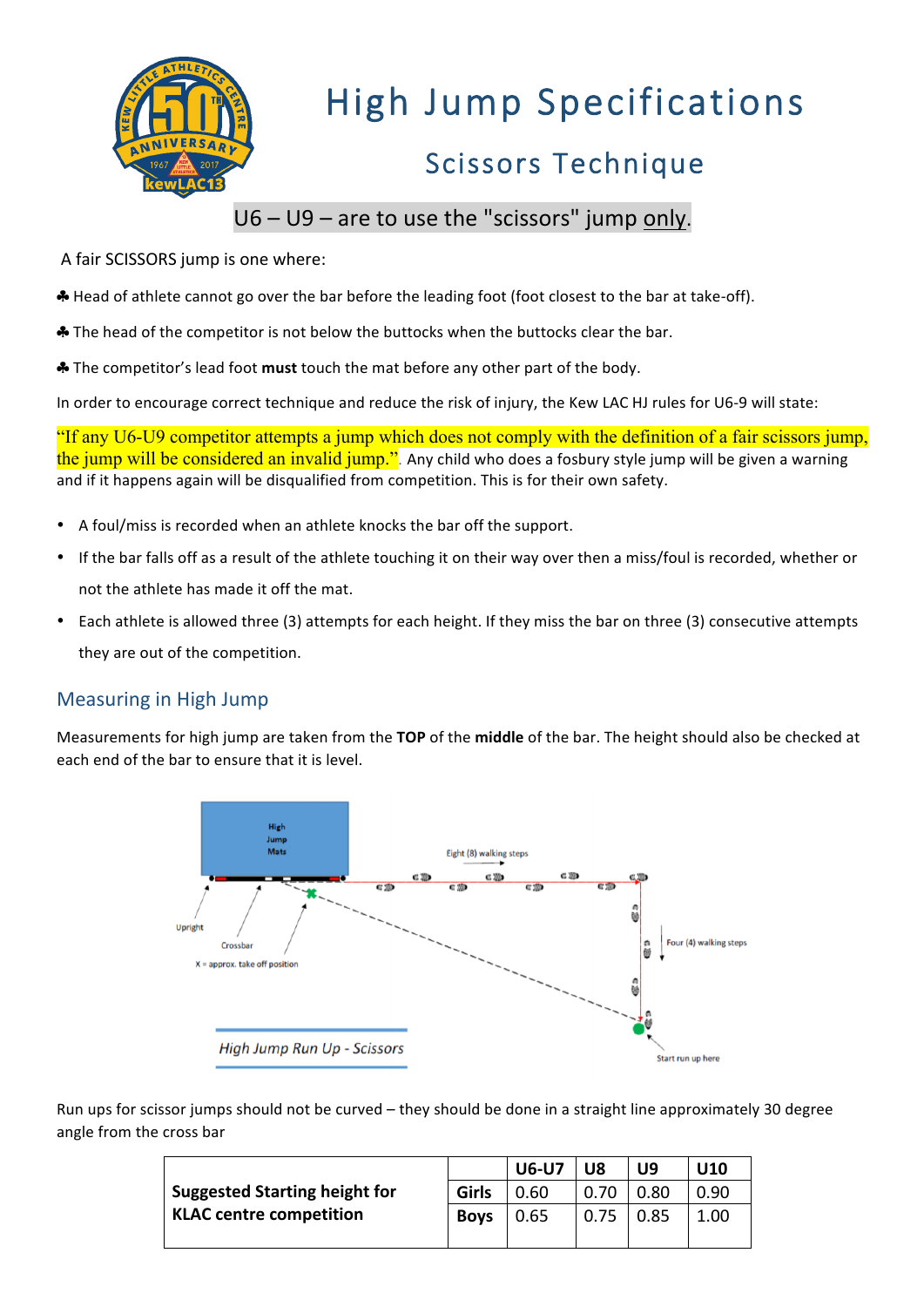

# High Jump Specifications Fosbury Flop Technique

#### (in 2016/17) U10- U15 may use scissors style or the "fosbury flop" technique.

*(In 2018/19 only U11-15 may use the fosbury technique.)*

Only those athletes that have been coached or trained in the fosbury flop should attempt high jump using that technique. 

#### **BASIC RULES**

- Athletes must take off from one foot
- Athletes may have up to three attempts at each height
- Athletes can come in to start jumping at any height

• Athletes can choose to skip a height if they made the height below, they can come back into the competition when they are ready

- It is a foul if
	- If the athlete knocks the bar off the upright supports
	- Athlete touches the mat or uprights or bar with their hands to help them get over the bar
	- Athlete jumps from two feet
	- Athlete touches the ground beyond the plane of the uprights.

- Has does not commence their attempt for a jump within 60 seconds of their name being called (during this 60 secs they can have as many baulks as time allows)

 $\cdot$  U/11 and above can wear spikes

NB – if the bar wobbles but falls off after the athlete is off the mat, then this is still a foul (regardless of whether the athlete rushes off the mat before the bar falls)

#### WHICH SIDE SHOULD THE ATHLETE APPROACH THE BAR FROM?

• The take-off foot is the foot furthest from the bar when planting for take-off. Therefore, if you are a left foot takeoff, you will approach the bar from the right side of the uprights

• The leg that comes up in the air first needs to be the leg closest to the bar A foul/miss is recorded when an athlete knocks the bar of the support.

#### Measuring in High Jump

Measurements for high jump are taken from the TOP of the middle of the bar. The height should also be checked at each end of the bar to ensure that it is level.